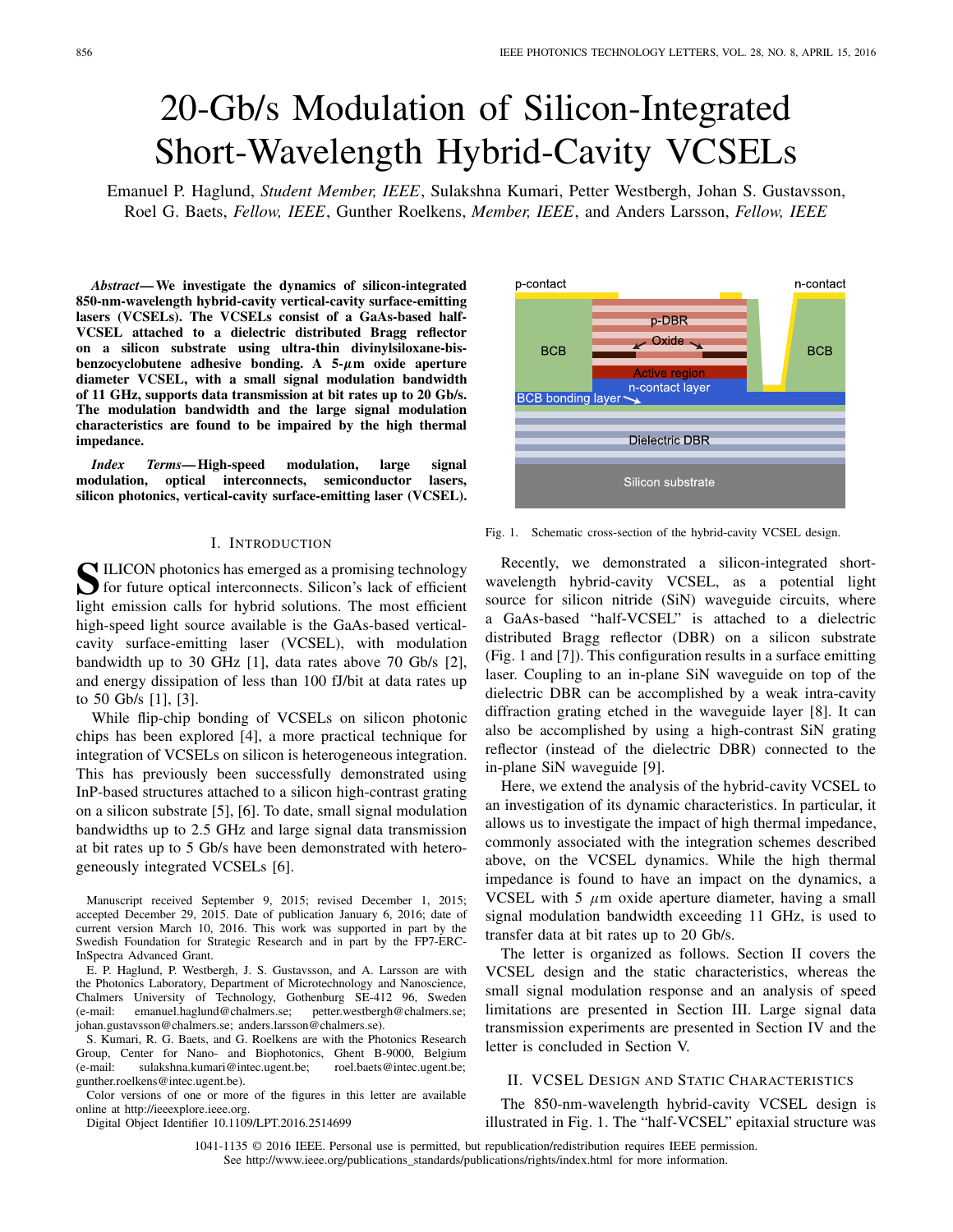

Fig. 2. Light-current-voltage characteristics measured at 25°C for hybrid-cavity VCSELs with oxide aperture diameters of 3, 5, and 7  $\mu$ m. Inset: Emission spectrum for the 5  $\mu$ m VCSEL biased at 3.5 mA.

grown on a GaAs substrate (at IQE Europe Ltd.) in the following order: a 23 pair *p*-doped Al<sub>0.90</sub>Ga<sub>0.10</sub>As/Al<sub>0.12</sub>Ga<sub>0.88</sub>As DBR with an embedded 30 nm thick  $Al<sub>0.98</sub>Ga<sub>0.02</sub>As layer to$ enable the formation of an oxide aperture, an active region with five 4 nm thick  $In<sub>0.10</sub>Ga<sub>0.90</sub>As quantum wells (QWs)$ , and an *n*-doped  $Al<sub>0.12</sub>Ga<sub>0.88</sub>As intra-cavity contact and cur$ rent spreading layer. The "half-VCSEL" epitaxial structure  $(8 \times 10$  mm die) was bonded to the 20 pair SiO<sub>2</sub>/Ta<sub>2</sub>O<sub>5</sub> dielectric DBR (with a total thickness of 4.9  $\mu$ m and a theoretical reflectivity >99.99%) on a 675  $\mu$ m thick silicon wafer using ultra-thin (40 nm) divinylsiloxane-bis-benzocyclobutene (DVS-BCB) adhesive bonding [10], followed by removal of the GaAs substrate. VCSEL devices were then fabricated using a standard process for GaAs-based oxide-confined VCSELs. A thick layer of spin-coated BCB was used under the bondpads for low pad capacitance. A detailed description of the design and fabrication is presented in [7].

All measurements were performed with the VCSELs on a temperature-controlled heat-sink held at 25°C. The lightcurrent-voltage characteristics of hybrid-cavity VCSELs with oxide aperture diameters of 3, 5, and 7  $\mu$ m are shown in Fig. 2. The emission spectrum for the 5  $\mu$ m aperture VCSEL, biased at 3.5 mA, is included as an inset to Fig. 2, showing lasing with multiple transverse modes around 845 nm. The threshold current is as low as 0.22 mA for the 3  $\mu$ m oxide aperture VCSEL and the slope efficiency is ∼0.25 W/A for all aperture sizes, providing a maximum optical output power of 0.74 mW for the 7  $\mu$ m oxide aperture VCSEL. Table I summarizes the static characteristics. The VCSELs presented in [7] have a thickness of the topmost layer in the *p*-DBR larger than  $\lambda/4$ . This results in a slightly outof-phase reflection at the semiconductor-air interface which boosts the slope efficiency and the output power (reduced photon lifetime [11]). The VCSELs used here have a standard  $\lambda$ /4 thick top layer. Therefore, the threshold currents, slope efficiencies, and the maximum output powers are somewhat lower. The longer photon lifetime was found to be essential for achieving sufficient damping of the modulation response under large signal modulation and data transmission [12].

TABLE I STATIC PERFORMANCE PARAMETERS

| diameter<br>ω<br>Oxide<br>apert<br>(lm | Threshold<br>current<br>$\mathbf{m}$ | $\binom{m}{m}$<br>٤<br>power<br>optical<br>output<br>Maxir | <b>Therma</b><br>rollover<br>current<br>(mA) | efficiency<br>(N/A)<br>Slope | ä<br>ē<br>rtial<br>resistance<br>rollover<br>thermal<br><b>Differe</b> |
|----------------------------------------|--------------------------------------|------------------------------------------------------------|----------------------------------------------|------------------------------|------------------------------------------------------------------------|
| 3                                      | 0.22                                 | 0.41                                                       | 3.4                                          | 0.23                         | 88                                                                     |
|                                        | 0.38                                 | 0.60                                                       | 4.0                                          | 0.25                         | 73                                                                     |
|                                        | 0.57                                 | 0.74                                                       | 5.0                                          | 0.25                         | 59                                                                     |

As can be seen in Fig. 2, the VCSEL output power suffers from an early onset of the thermal rollover. With the dielectric materials having poor thermal conductivity (about two orders of magnitude lower than silicon), we attribute this to the limited heat transport through the dielectric DBR. The thermal impedance of the 5  $\mu$ m oxide aperture VCSEL is 10.7 K/mW, measured by tracking the redshift of the fundamental optical mode with dissipated power and stage temperature. The thermal impedance is thus ∼3 times higher than for ordinary GaAs-based oxide-confined VCSELs [13]. Another contributor to the early thermal roll-over is the wavelength of the gain peak relative to the cavity resonance wavelength. The QW gain peak, estimated from the QW photoluminescence wavelength, is at ∼850 nm while the cavity resonance wavelength is at 843 nm. This results in minimum threshold current at an estimated temperature of  $-16^{\circ}$ C [7].

### III. SMALL SIGNAL MODULATION RESPONSE

The small signal modulation response  $(S_{21})$  was measured with a 20 GHz vector network analyzer (Agilent N5230A) connected to the VCSEL under test through a high-speed bias-T and a high-speed RF probe (Picoprobe 40A-GSG-100P). The VCSEL was butt-coupled to an OM4 multimode optical fiber connected to a 28 GHz photodetector (Picometrix DG-32xr-FC). The measured data were corrected for the frequency response of the probe and photodetector.

Measured small signal modulation responses for the 3, 5, and 7  $\mu$ m oxide aperture VCSELs are shown in Fig. 3 at four different bias currents. We attribute the low frequency roll-off of the modulation response, which is particularly pronounced at low bias currents, to overdamping from spatial hole burning [14]. This assumption is supported by the fact that the smaller aperture VCSELs with less number of transverse modes, which are more strongly affected by spatial hole burning, have a more pronounced roll-off. The maximum 3dB bandwidth, achieved at the highest bias currents indicated, is 11.7, 11.4, and 10.4 GHz for VCSELs with 3, 5, and 7  $\mu$ m oxide aperture diameter, respectively.

By fitting a three-pole transfer function (which do not account for spatial hole burning) to the measured modulation response, the resonance frequency and the damping rate can be extracted [15]. These can then be used to calculate the *K*- and *D*-factors, as shown in Fig. 4. The *K*-factors are 0.2 ns for all three oxide aperture sizes, whereas the *D*-factors scale with the inverse of the aperture diameter and are 12.7, 7.2,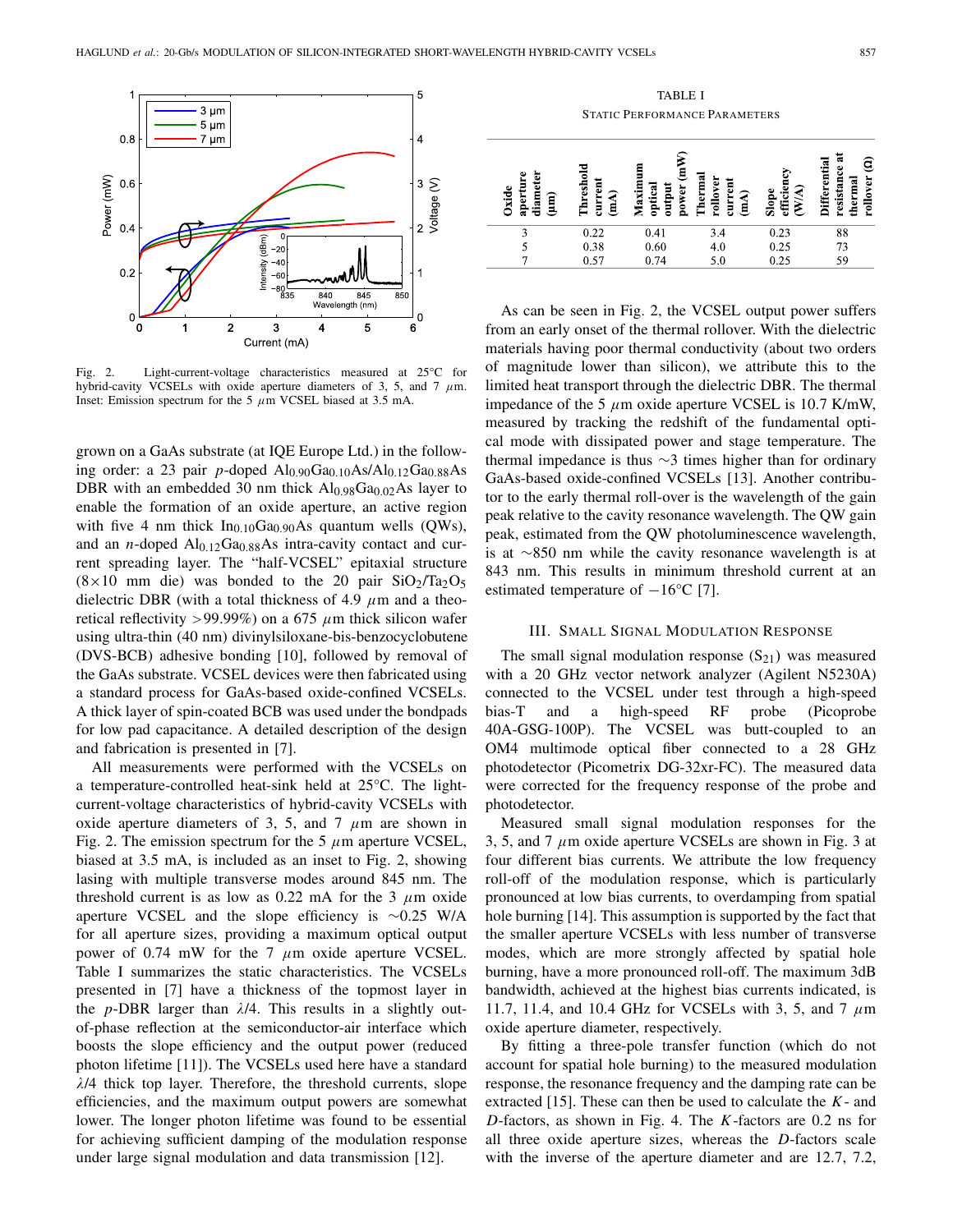

Fig. 3. Small signal modulation response of hybrid-cavity VCSELs with (a) 3, (b) 5, and (c) 7  $\mu$ m oxide aperture diameter at indicated bias currents.

and 5.9 GHz/mA $^{1/2}$  for VCSELs with 3, 5, and 7  $\mu$ m oxide aperture diameter, respectively. From the fit of the transfer function, a 5-6 GHz parasitic pole was also extracted. The low parasitic cut-off frequency is attributed to the high capacitance across the single oxide layer used in this VCSEL design and could thus be reduced by including additional oxide layers [16]–[18].

The intrinsic damping limited modulation bandwidth  $(f_{3dB, damping})$ , in the absence of parasitics and thermal effects, estimated from [15]

$$
f_{3dB,\text{damping}} = 2\pi \sqrt{2}/K \tag{1}
$$

exceeds 40 GHz. On the other hand, the thermally limited bandwidth ( $f_{3dB, thermal}$ ), estimated from [15]

$$
f_{3dB, thermal} = \sqrt{1 + \sqrt{2}} \cdot f_{r,max}
$$
 (2)

where  $f_{r,\text{max}}$  is the maximum resonance frequency, is only 16 GHz for the 5  $\mu$ m aperture VCSEL. This is due to the



Fig. 4. (a) Damping rate versus resonance frequency squared, with linear fits to extract the *K*-factors (from the slope). (b) Resonance frequency versus square root of bias current above threshold, with linear fits to extract the *D*-factors (from the slope).

early onset of the thermal rollover which prevents a sufficiently high photon density from being established in the cavity. With the resonance frequency  $(f_r)$  increasing with the photon density (*S*) according to [15]

$$
f_{\rm r} = \frac{1}{2\pi} \sqrt{\frac{v_{\rm g} \cdot (\partial g/\partial n) \cdot S}{\tau_{\rm p}}}
$$
(3)

where *v*<sup>g</sup> is the group velocity, ∂*g*/∂*n* is the differential gain, and  $\tau_p$  is the photon lifetime, this limits the maximum resonance frequency. Therefore, in addition to parasitics, thermal effects impose a severe limitation on the modulation bandwidth.

For a conventional GaAs-based oxide-confined VCSEL, a *K*-factor of 0.2 ns would provide enough damping for a flat modulation response at high currents [12]. However, the present VCSELs exhibit significant peaking in the response also at high currents, as seen in Fig. 3. This again stems from the limited maximum photon density and resonance frequency (by the early onset of the thermal rollover), as the damping rate  $(y)$  increases with resonance frequency according to [15]

$$
\gamma = K \cdot f_{\rm r}^2 + \gamma_0 \tag{4}
$$

where  $(y_0)$  is the damping offset. This imposes a limitation on the achievable bit rate under large signal modulation as the resonant response causes overshoot and ringing, which in turn translates into timing jitter and horizontal eye closure [12]. The smallest aperture VCSEL has a more damped